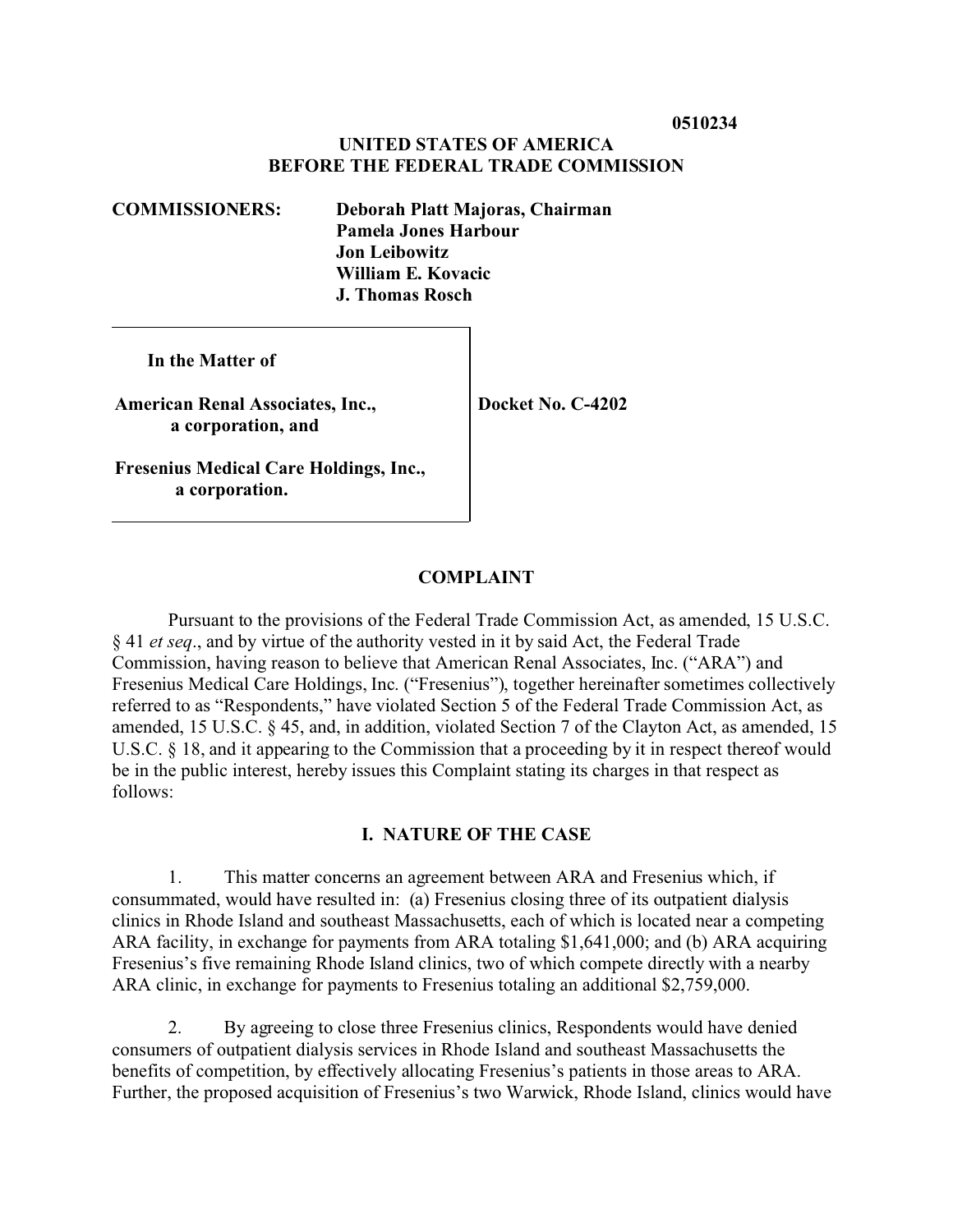left ARA as the sole provider of outpatient dialysis services in Warwick-Cranston area, likely resulting in increased prices and reduced service and quality to consumers of outpatient dialysis services in that area.

### **II. RESPONDENTS**

3. Respondent American Renal Associates, Inc. ("ARA"), is a corporation organized, existing, and doing business under and by virtue of the laws of Delaware, with its office and principal place of business located at 66 Cherry Hill Drive, Beverly, Massachusetts 01915. ARA is the parent of eight entities that are parties to the agreement at issue: Dialysis Center of Wakefield, L.L.C., Dialysis Center of Warwick, L.L.C., Dialysis Center of West Warwick, L.L.C., Dialysis Center of Westerly, L.L.C., Dialysis Center of Woonsocket, L.L.C., ARA-East Providence, L.L.C., ARA-Johnston Dialysis, L.L.C., and ARA-Fall River, L.L.C.

4. Respondent Fresenius Medical Care Holdings, Inc. ("Fresenius"), is a corporation organized, existing, and doing business under and by virtue of the laws of the State of New York, with its principal place of business located at 95 Hayden Avenue, Lexington, Massachusetts 02420-9192. Fresenius is the parent of entities that are parties to the agreement at issue, including Renal Care Group, Inc. and Bio-Medical Applications of Rhode Island, Inc.

5. Respondents are corporations within the meaning of Section 4 of the FTC Act, 15 U.S.C. § 44.

6. The general business practices of ARA and Fresenius, and the acts and practices described below, affect the interstate movement of patients, the interstate purchase of supplies and products, and the interstate flow of funds, and are in or affect commerce within the meaning of Section 4 of the Federal Trade Commission Act, as amended, 15 U.S.C. § 44, and Section 1 of the Clayton Act, as amended, 15 U.S.C. § 12.

# **III. THE RESPONDENTS' ASSET PURCHASE AGREEMENT**

7. ARA and Fresenius entered into an Asset Purchase Agreement dated August 3, 2005, involving payments from ARA to Fresenius totaling \$4.4 million.

8. The Asset Purchase Agreement required Fresenius to close its clinics in East Providence and North Providence, Rhode Island, and in Fall River, Massachusetts, in exchange for ARA's payment of \$1,641,000 ("the Clinic Closing Agreement").

9. The Asset Purchase Agreement also provided for ARA's acquisition of Fresenius's five remaining clinics in Rhode Island – located in Wakefield, Westerly, Woonsocket, Warwick, and West Warwick – for \$2,759,000 ("the Clinic Acquisition Agreement").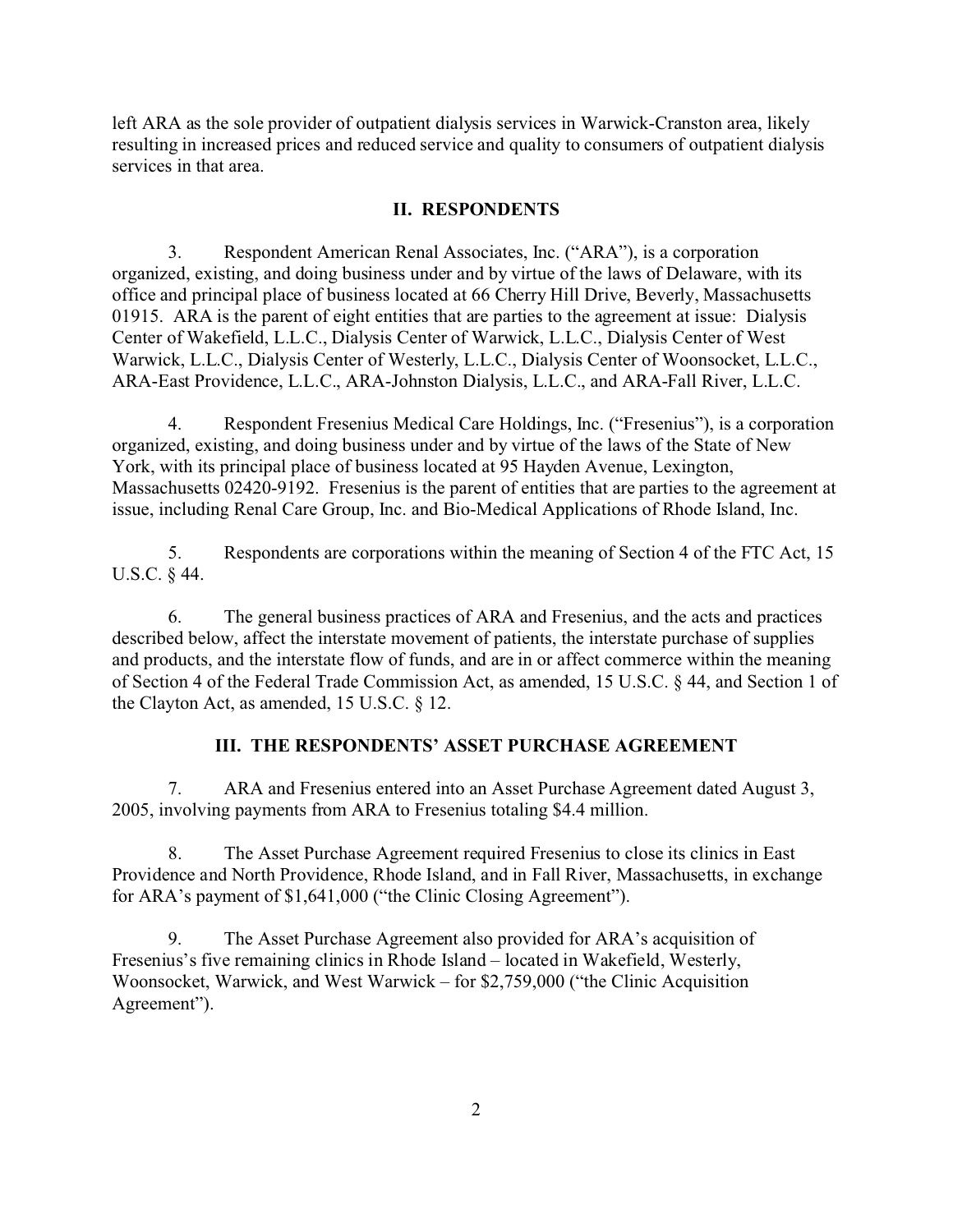10. After Commission staff learned of the Asset Purchase Agreement and contacted Respondents with several concerns about the agreement's terms, Respondents terminated the Asset Purchase Agreement on March 13, 2006.

# **IV. THE CLINIC CLOSING AGREEMENT**

### **A. Description of the Clinic Closing Agreement**

11. During discussions between ARA and Fresenius concerning the sale of Fresenius's outpatient dialysis clinics in Rhode Island, the Respondents entered into an agreement whereby Fresenius agreed to close three clinics in East Providence and North Providence, Rhode Island, and Fall River, Massachusetts, in return for the sum of \$1,641,000 from ARA.

12. Respondents further agreed that Fresenius would not reopen any outpatient dialysis clinics within 10-12 miles of the closed facilities for at least five years, and would attempt to enforce the non-compete provisions of its agreements with the medical directors of the closed facilities, preventing those physicians from serving as medical directors for any potential new entrant.

13. Each of the Fresenius clinics to be closed was located in close proximity to ARA outpatient dialysis clinics in East Providence and Johnston, Rhode Island, and Fall River, Massachusetts, respectively.

14. The Respondents memorialized their agreement in a written contract, listing each Fresenius clinic to be closed, along with the specific amount of money to be paid for closing each clinic allocated to the three ARA clinics in closest proximity to the clinics to be closed. The contract was signed by officials from both ARA and Fresenius.

#### **B. Effects of the Clinic Closing Agreement**

15. The Clinic Closing Agreement, if implemented, would have had the effect of unreasonably restraining trade and hindering competition in the provision of outpatient dialysis services, by, among others:

- a. eliminating actual, direct, and substantial competition between ARA and Fresenius;
- b. increasing the ability of ARA to unilaterally raise prices; and
- c. reducing ARA's incentives to improve service or quality.

16. Neither ARA nor Fresenius offered a plausible pro-competitive justification for the Clinic Closing Agreement.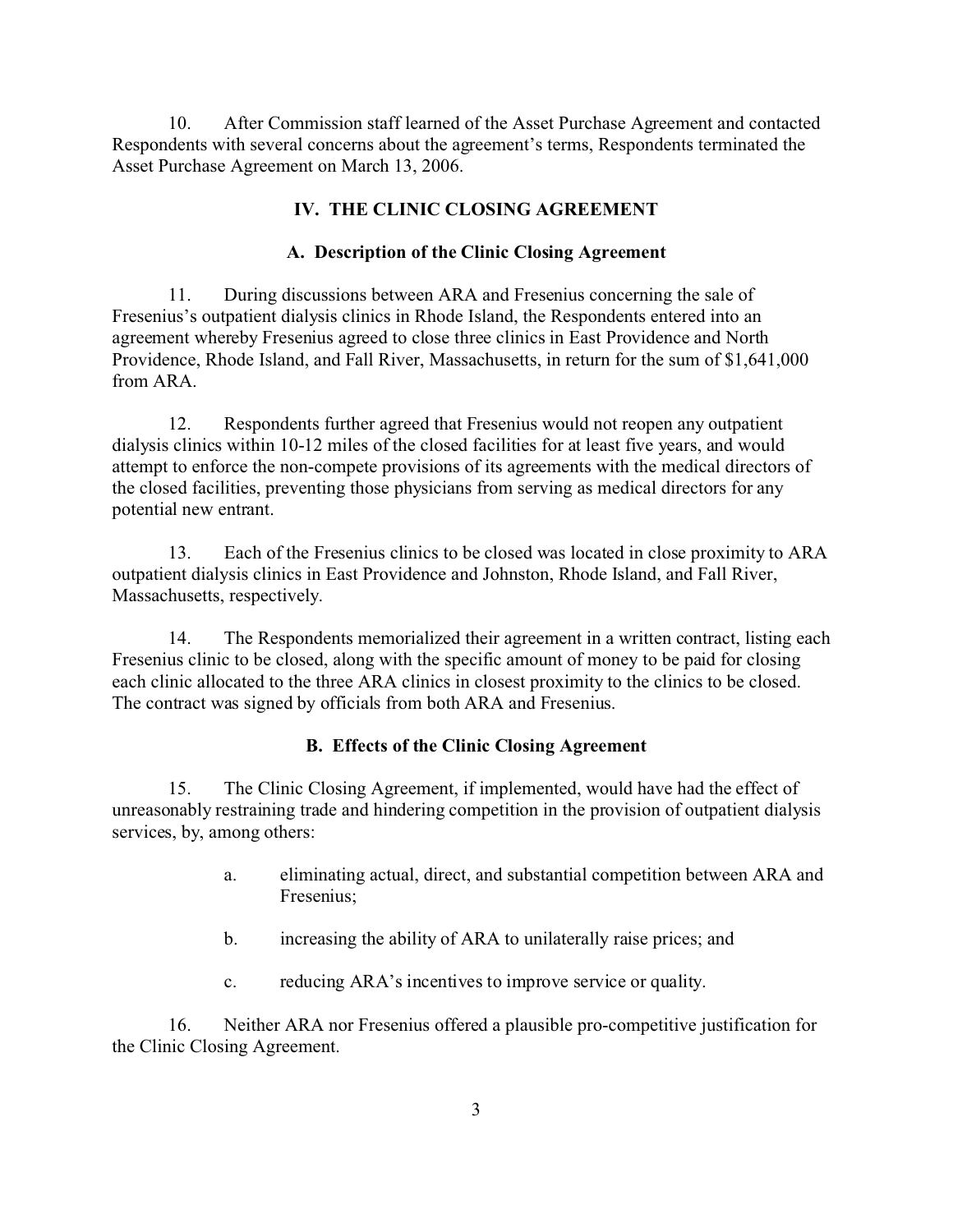## **V. THE CLINIC ACQUISITION AGREEMENT**

#### **A. The Relevant Market**

17. The relevant product market in which to assess the competitive effects of the Clinic Acquisition Agreement is the provision of outpatient dialysis services. End stage renal disease ("ESRD") is a chronic disease characterized by a near total loss of function of the kidneys, which in healthy people remove toxins and excess fluid from the blood. ESRD may be treated through dialysis, a process whereby a person's blood is filtered, inside or outside the body, by machines that act as artificial kidneys.

18. Most ESRD patients receive dialysis treatments at dialysis centers three times per week in sessions lasting between three and five hours. These treatments are done on an outpatient basis, whereby the patient's time spent at the dialysis center is solely for treatment.

19. The only alternative to outpatient dialysis treatments for patients suffering from ESRD is a kidney transplant. The wait-time for donor kidneys, during which ESRD patients must receive dialysis treatments, however, can exceed five years. Additionally, many ESRD patients are not viable transplant candidates. As a result, many ESRD patients have no alternative to ongoing dialysis treatments.

20. The relevant geographic market in which to assess the competitive effects of the Clinic Acquisition Agreement is the Cranston and Warwick area in Rhode Island ("the Cranston-Warwick market").

21. The relevant geographic market for the provision of outpatient dialysis services is defined by the distance ESRD patients are willing or able to travel to receive dialysis treatments, and is thus local in nature. Because ESRD patients often suffer from multiple health problems and may require assistance traveling to and from the dialysis clinic, and because of the high frequency of treatments, these patients are unwilling or unable to travel long distances to receive dialysis treatment. The time and distance a patient will travel in a particular location are significantly affected by local traffic patterns; whether an area is urban, suburban, or rural; local geography; and a patient's proximity to the nearest dialysis clinic. The size and dimensions of relevant geographic markets are also influenced by a variety of other factors including population density, roads, geographic features, and political boundaries.

#### **B. The Structure of the Market**

22. The market for the provision of outpatient dialysis services in the Cranston-Warwick market is highly concentrated, as measured by the Herfindahl-Hirschman Index ("HHI"). Given that ARA and Fresenius are the only two providers of outpatient dialysis services in the market, the Clinic Acquisition Agreement would leave ARA as the sole provider of dialysis services in that area.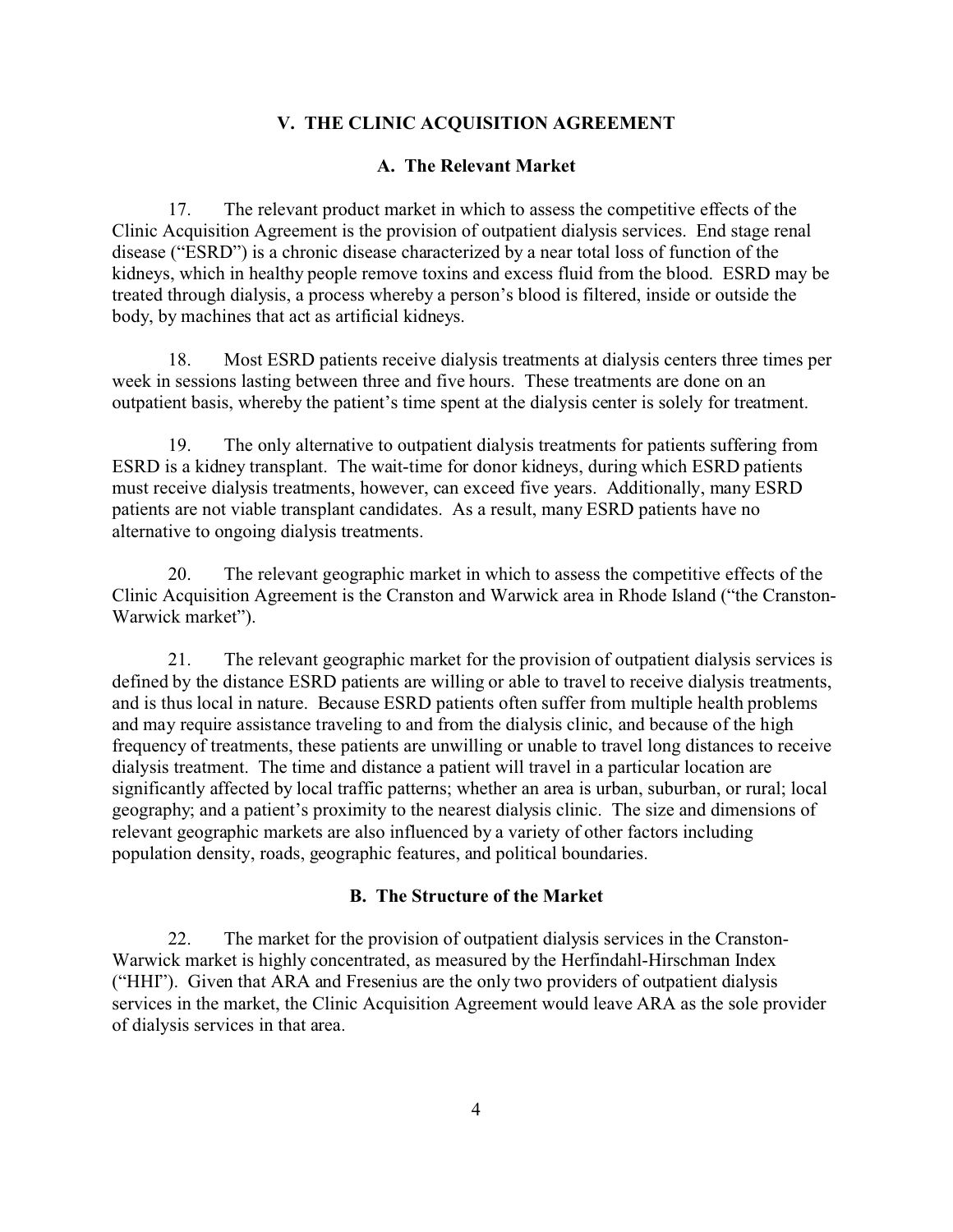# **C. Entry Conditions**

23. The most significant impediment to entry into the relevant market is locating a nephrologist with an established referral base who is willing and able to enter into a contract with a dialysis clinic to serve as the clinic's medical director. Federal law requires that each dialysis clinic have a physician medical director. Having a nephrologist serve as medical director is essential to the competitiveness of the clinic, because he or she is the clinic's primary source of referrals. A medical director's contract with a clinic typically prevents the medical director (and often his or her partners) from serving as a medical director for a competing clinic while serving as the clinic's medical director. The lack of available nephrologists with an established referral stream is a significant impediment to entry into the relevant market.

24. New entry into the relevant market sufficient to deter or counteract the potential anticompetitive effects of the Clinic Acquisition Agreement is unlikely to occur, and would not occur in a timely manner because it would take over two years to enter and achieve significant market impact.

### **D. Effects of the Clinic Acquisition Agreement**

25. The Clinic Acquisition Agreement, if consummated, would have had the effect of substantially lessening competition in the relevant market by, among others:

- a. eliminating actual, direct, and substantial competition between ARA and Fresenius;
- b. increasing the ability of ARA to unilaterally to raise prices; and
- c. reducing ARA's incentives to improve service or quality.

# **VII. VIOLATIONS CHARGED**

#### **A. The Clinic Closing Agreement**

26. The Clinic Closing Agreement constitutes an unfair method of competition in or affecting commerce, in violation of Section 5 of the Federal Trade Commission Act, as amended, 15 U.S.C. § 45.